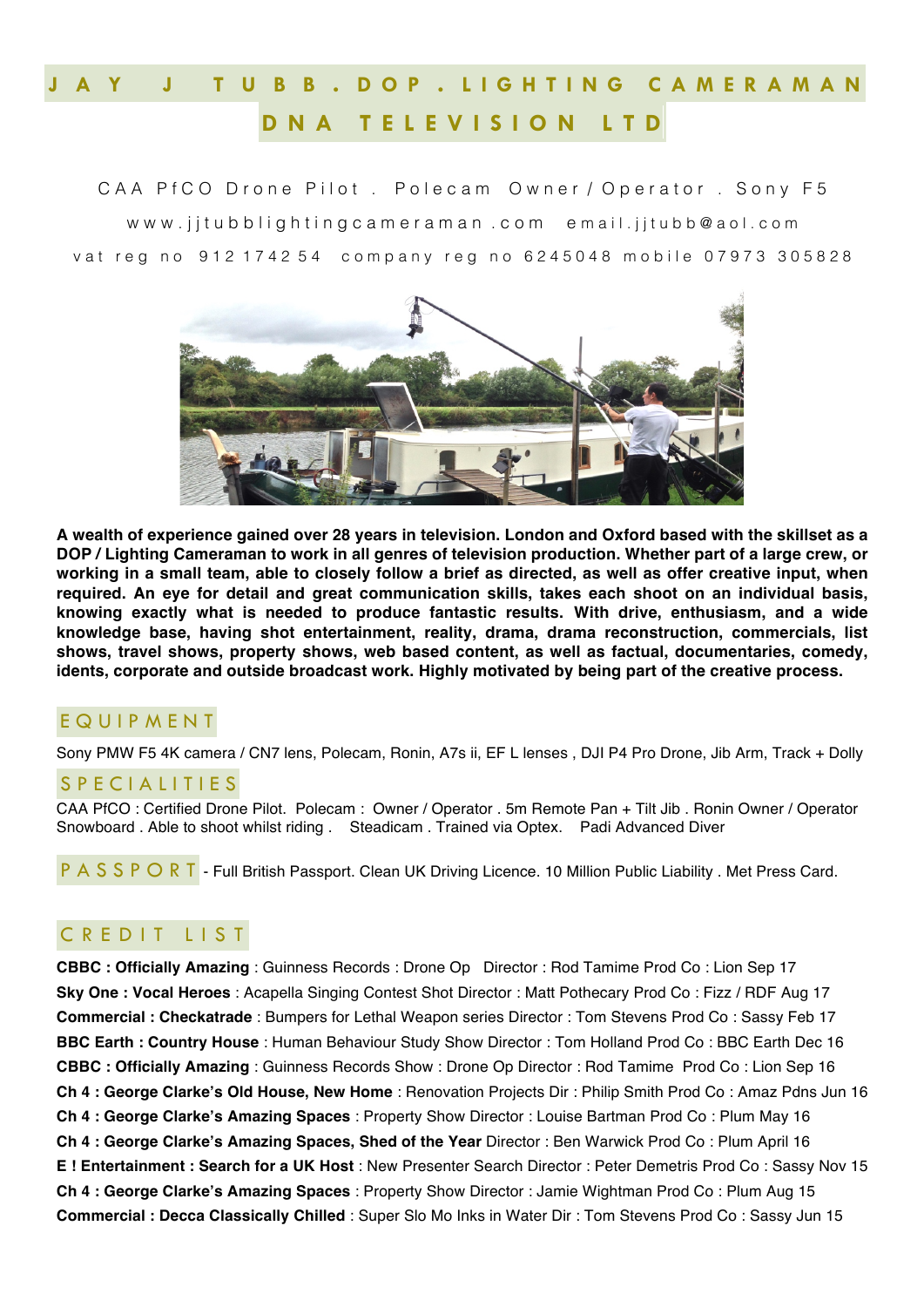**Ch 4 : George Clarke's Amazing Spaces, Shed of the** Year Director : Christian Kehoe Prod Co : Plum May 15 **BBC : James May's Toy Stories** : Pushing Old Toys to Modern Limits Director : Tom Whitter Prod Co : Plum Aug 14 **Channel 5 : Flog It, Sell the Lot** : UK Storage Hunters / Wars Style Director : Dave Hatter Prod Co : RDF Jul 14 **Fox : Man Up** : Turning Geeks to Men Show : I/V's and Links Director : Ian CarreProd Co : Betty Jul 13 **Nat Geo : Strippers** : Car Scrappage and Sell : Track Days Director : Dom Bowles Prod Co : Attaboy May 13 **History Ch : Steer Wars** : Texas Based Show Cattle Documentary Dir : Eddie Stafford Prod Co : October Dec 12 **E! Entertainment : Chasing the Saturdays** : Girl Band Doco Director : CB Harding Prod Co : Thunderbrain Sep 12 **Sky One : Cooks to Market** : Apprentice Type Cooking Reality Prog Dir : Simon Greenwood Prod Co : Splash Jul 12 **Discovery : My Naked Secret** : Embarrassing Bodies Type Doco Dir : Steven Fullagar Prod Co : Maverick Jun 12 **Project Shop : Apprentice Style Shopping Show** Director : Melissa Waterson Prod Co : Betty May 12 **E4 : Made in Chelsea** : Constructed Reality Show in Chelsea Director : John Pereria Prod Co : Monkey King Mar 12 **Channel 4 : Mothertruckers** : Women Truckers Documentary Director : Duncan Wilson Prod Co : Orion Nov 11 **Channel 4 : Joy of Teen Sex** : Teen Sex and Relationship Series Director : Carrie Britton Prod Co : Betty Aug 11 **Dave Channel : Driving Wars** : Rem Control Car Show with Real Cars Dir : Kevin Chapman Prod Co : Blink Jul 11 **BBC : James May's Man Lab** : Exploring Old Skills Lost By Modern Man Dir : Tom Whitter Prod Co : Plum May 11 **ITV2 : On The Edge** : Documentary Where Konni Huq Becomes an MC Director : Jon Turner Prod Co : RDF Nov 10 **MTV : My Super Sweet World Class** : Party Planning Show Director : Duncan Wilson Prod Co : Maverick Aug 10 **Channel 4 : Three In A Bed** : Come Dine with Me Show for B + B's Dir : Leo McCrea Prod Co : Studio Lamb Nov 09 **Channel 4 : The Paul O'Grady Show** : Chat Show VT'sDirector : James Abram Prod Co : Olga TV Sep 09 **Discovery : How Do They Do It**: Factual Explanatory Programme Dir: Nick Patterson Prod Co : Wag TV Aug 09 **Discovery : Heavy Metal Taskforce**: Super Scale Machines Doco's Director : Paul Sapin Prod Co : Wag TV Apr 09 **BBC : Famous, Rich and Homeless** : Celebs Being Homeless Dir : Mark Henderson Prod Co : Love Pdns Nov 08 **ITV : Real Crime Nisha Patel** : Recon Crime Drama Docu Dir : Tom Whitter Prod Co : Chameleon TV Sep 08 **BBC3: The Real Hustle** : Reality Confidence Trick Show Director : Jon Richards Prod Co : Objective Jul 08 **Discovery : London Ink** : Tattoo Parlour Reality Show Director : Dave Hills Prod Co : World of Wonder May 08 **Channel 5 : Seriously Dirty Dancing** : Comedy Doco about the Movie Director : Mike Reilly Prod Co : Blink Oct 07 **ITV2 : Street Mate** : Dating Programme with Holly Willoughby Director : Ros Coward Prod Co : Tiger Aspect July 07 **ITV : Friday Night Project** : Comedy VT Inserts for Show Director : Paul Young Prod Co : Princess Jan 07 **ITV : Soccer Aid** : Celeb Soccer w/ Robbie Williams + Gordon Ramsay Dir : Iain Thompson Prod Co : Endemol M 06 **Channel 4 : No Going Back** : A New Life In France : Restart Doco Dir : Marie Sylvester Prod Co : Ricochet Mar 06 **Channel 4 : Wife Swap USA** : American Reality Families Doco Director : Gemma Jordan Prod Co : RDF USA Jan 06 **Discovery : Made In Europe** : European Millionaires Doco Dir: Craig Brooks Prod Co : ITN Factual Date : Nov 05 **Sky One : The Match Series** 2 : Celebrity Football Show Director : Dan EdwardsProd Co : Endemol Sep 05 **Channel 5 : Trust Me…I'm A Holiday Rep** : Celebrity Holiday Reps Director : Dave Donnelly Prod Co : LWT Aug 05 **Channel 4 : Faking It** : Deception Documentary Director : Kim Maddever Prod Co : RDF Jul 05 **Discovery Extreme : The Gumball Rally** : High Spec Car Race Director : Jamie Zwaig Prod Co : Zig Zag Jun 05 **Channel 4 : Wife Swap** : Reality Families Documentary Director : Chloe Court Prod Co : RDF Apr 05 **BBC : Oh No ! It's Anne Widdecombe** : Agony Aunt Show Director : Kate Drysdale Prod Co : BBC Dec 04 **Channel 4 : Scrappy Races** : Reality Construction Show Director : Dan Edwards Prod Co : RDF Nov 04 **ITV : Holiday Showdown** : Families on each others Hols doco Director : Paul O'Connor Prod Co : RDF Aug 04 **BBC : Not Under My Roof** : Parents /Kids Role Swap doco Dir : Kevin Hylands Prod Co : Murfia Prodns June 04 **Sky One : Road Raja** : Celebrity Driving Show in Bombay Director : Tom Vinnicombe Prod Co : TWI May 04 **Channel 4 : Scrapheap Challenge** : Reality Construction Show Dir : D Bowles/D Edwards Prod Co : RDF Apr 04 **ITV 1 : Trouble in Paradise** : Obl Documentary on Renovation Director : Kyle Prince Prod Co : Endemol Mar 04 **Sky One : The Penthouse** : 24 Hour Celebrity Reality Show Director : D Bowles/D Edwards Prod Co : RDF Jan 04 **Sky One : There's Something About Miriam** : Dating Show w/ Transexual Dir : Dom Bowles P Co : Brighter Oct 03 **ITV : Britain's Biggest Brood** : Doco on Family with 15 Kids Director : Daryl Goodrich Prod Co : Chrysalis Jun 03 **Sky One : Back to the Beach** : Doco on Holiday Romance Director : Bill Bailey Prod Co : Planet Wild Apr 03